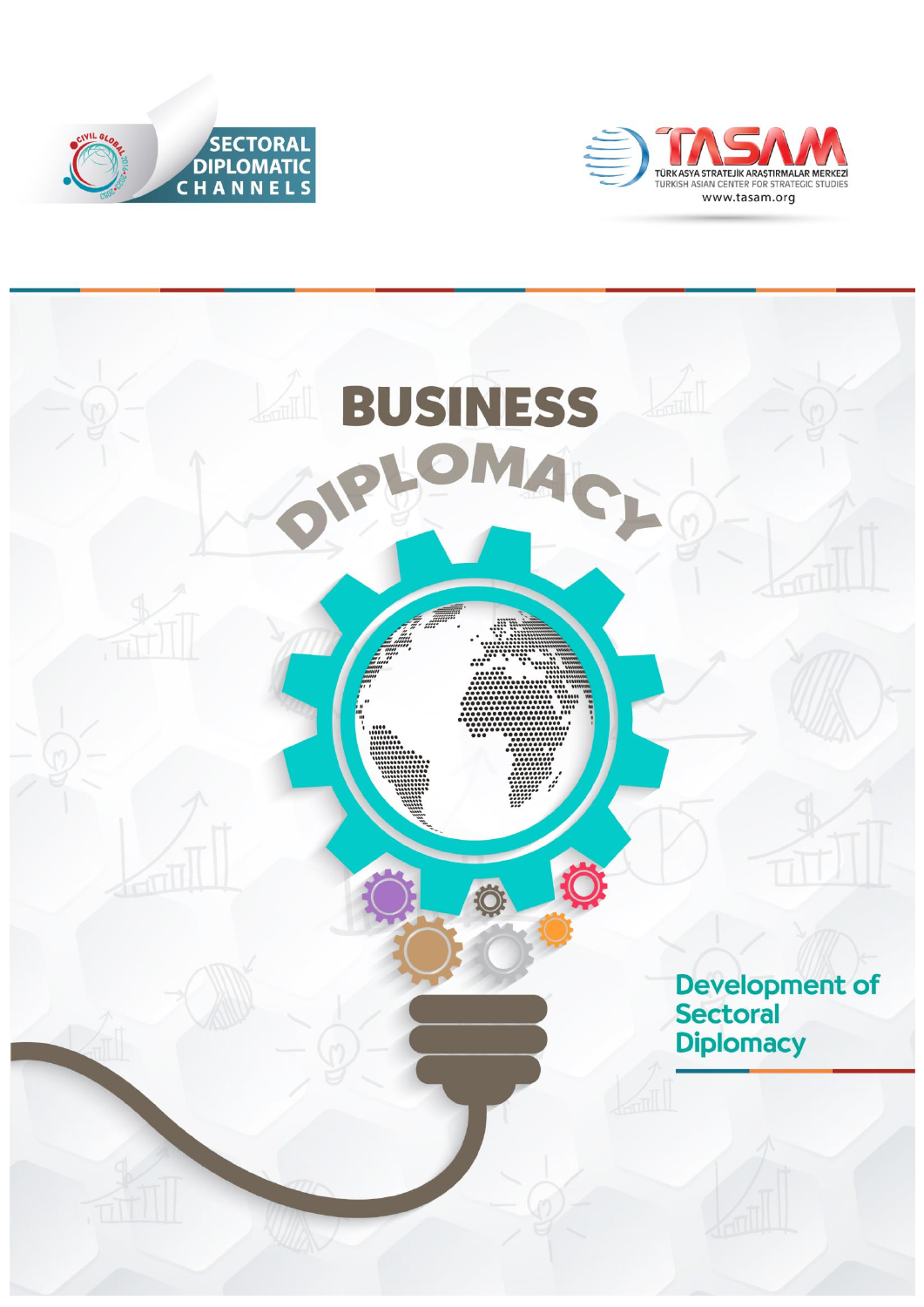



## **STRATEGIC VISION DOCUMENT**

# **BUSINESS DIPLOMACY**

## **"Development of Sectoral Diplomacy"**

Business Diplomacy is such an art of "relation management". It is a skill of reconciliation and unification of a side's targets with the opposite side's targets; and construction of commercial and vocational relation providing businessmen to actualize their business targets. Business diplomacy is a search of harmony between temporary profits of multinational firms working in a country and continuous profits of host country.

Business diplomacy has been trying to facilitate making business in present processes by the firms making or wishing to make business in foreign countries. Business diplomacy is a skill of ignoring possible crisis instead of crisis management.

While government bodies have the initiative in traditional diplomacy or public diplomacy so called as "new diplomacy"; it is supposed to take initiative by multinational firms in business diplomacy. However, activities showed out of business world in business applying growing strategy depending on exportation especially as Turkey have vital importance according to national profits of country. So it is an inevitable obligation to guide firms working in foreign countries; to coordinate outside activities of multinational firms managed by country citizens in need of country profits; to develop and apply middle and long lasted strategies according to that aim by governments.

After the Cold War, the blurring has been in mention between the business activities and diplomatic activities in international area. Countries who have been more depended to each other in present global economy have been focusing to actualize economic development target and to develop commercial relations. Foreign Affairs, Trade, Economy and Finance Ministries, business world and universities are obliged to share their savings for being more efficient in global markets.

To make a business in international area is meaning to deal with all complexity of international business world. Big, middle and small scaled global firms have to adapt rapidly changing political and economic business conditions. This situation requires to interact with host governments and nongovernmental organizations by business world.

The requirement for business diplomacy in countries, whose institutional business structure is weak but whose opportunities of governments to intervene economy and business world are much, has been increasing more. Development of sustainable economy and efforts for poverty reduction are obliged to closer cooperation between governments and international business environments.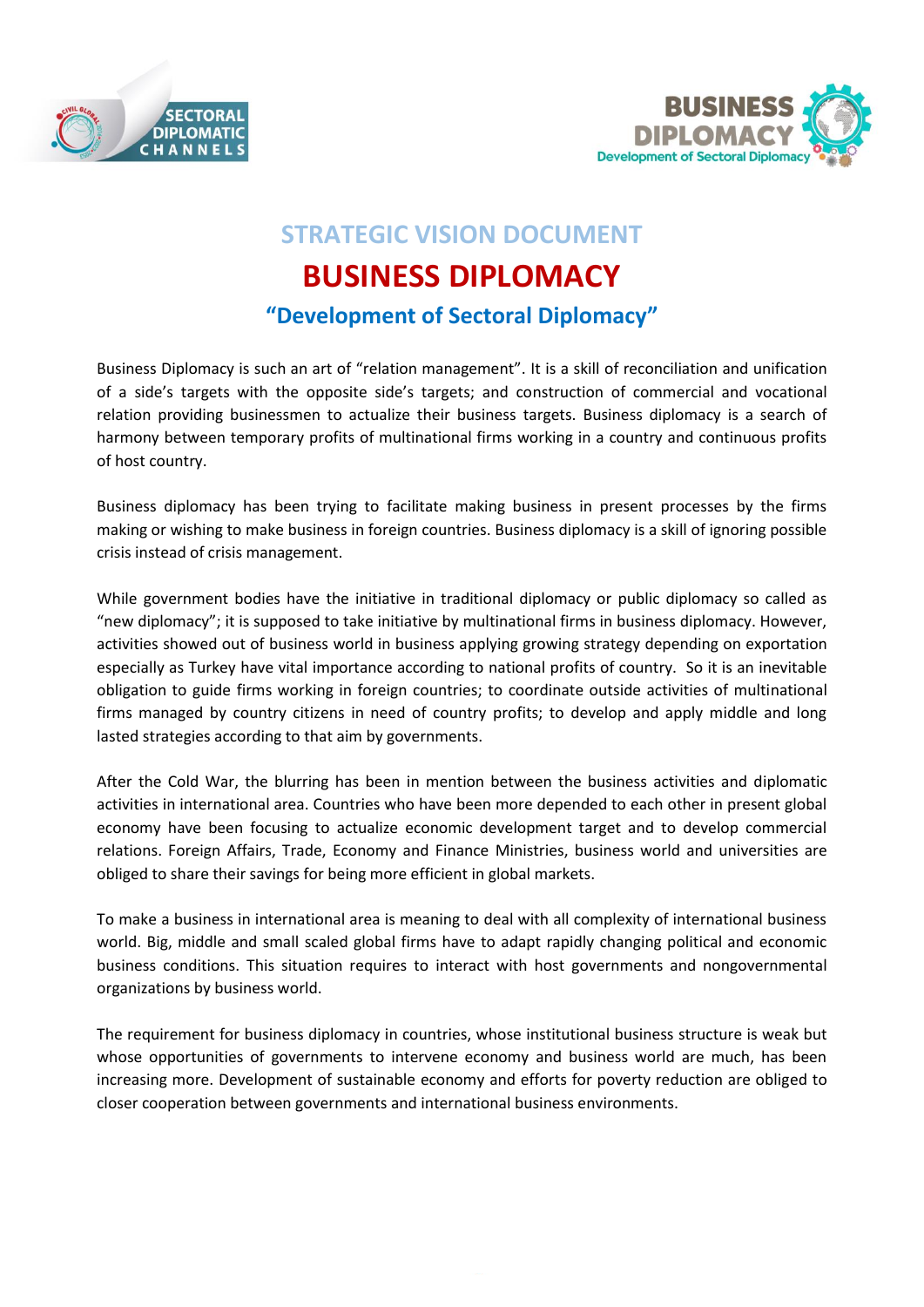



Development of communication tools and social media has provided an opportunity to follow business activities in the countries of societies closer and to influence their government. And it has been forcing the firms, who are making business in foreign countries, to consider the public opinions of that country.

It is supposed to be considered of global public opinion in general besides the publics of interlocutor countries for the rise according to the amount and efficiency of nongovernmental organizations getting into the act in national and international level recently related with the correction of environment and employment conditions.

However, lots of firms haven't been aware of the requirement for business diplomacy. Some firms have been trying to remove this deficit by employing retired ambassadors; and to solve their problems with the governments of countries whom they have been making business. However the opportunity to deal problems only with political channels has been decreasing more in today when public diplomacy has gained an importance.

Multinational firms are obliged to consider the profits of all stakeholders in the country whom they have been making business, to be prepared against the pressures from out of business world and profit groups, and to be efficient in determinant mechanisms of host governments. So, multinational firms should develop their own business diplomacy talents besides being contented with taking consultancy service.

Also lobbying activities can be seen as an important part of business diplomacy. Lobbying as hidden banking has been seen as a legal and prestigious business game in lots of countries. Multinational firms are obliged to take care of lobbying activities for the solution of problem in the eyes of especially government and bureaucracy; and to maintain proper to legal structure and political culture of the country whom they have been making business.

Multinational firms are obliged to obey international law rules defined as institutions such as International Trade Union or International Labor Organization. Missions such as maintaining negotiations with local authorities, making required adaptations etc. should be done by business diplomacy.

Moreover, new business opportunities will be offered in case of benefiting talentedly from international agreements by business diplomacy in global business place that has been becoming more obvious day by day.

In this context, we hope **the Studies of Business Diplomacy**, which will be held in the content of **Civil Global 2015-2023-2053** "Development Program of Global Civil Diplomacy", will provide multilateral profits and important contributions on the development of cooperation opportunities in the national and international area by the proactive approaches.